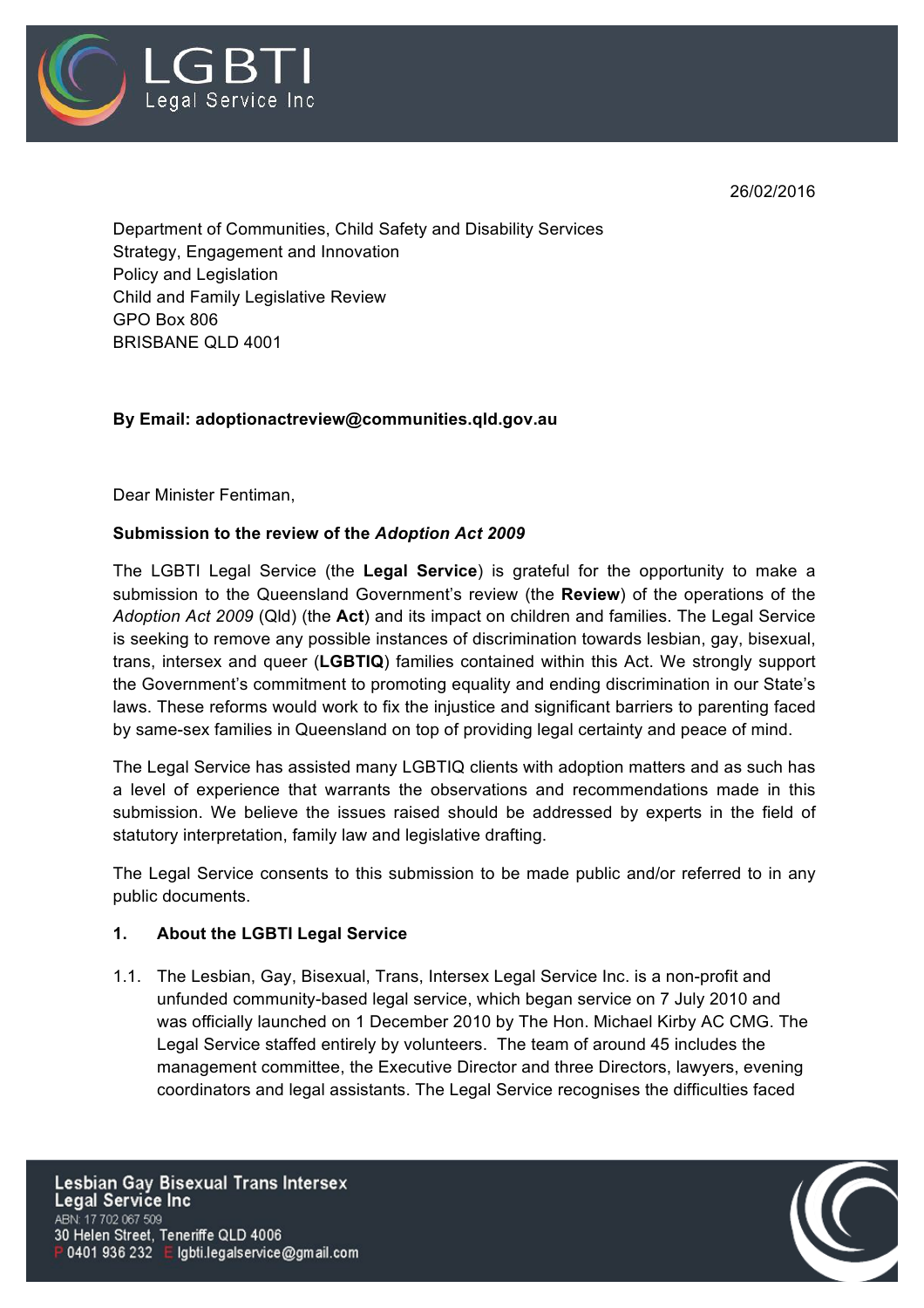

by the LGBTIQ community and seeks to assist the Queensland LGBTIQ community to gain access to justice through the provision of legal services.

1.2. In addition to our core advice work, the Legal Service also endeavours to provide community legal education activities and resources in order to increase awareness of legal rights and responsibilities for the LGBTIQ community in Queensland. The Service includes a law reform division, which is actively involved in advocating for law reform and human rights.

# **2. The current law in Queensland**

- 2.1. Section 76(1) of the Act provides the conditions that determine eligibility of inclusion on the expression of interest register; a necessary facet of adoption. This section stipulates that a person attempting to adopt must have a spouse that is not the same gender as the person  $(s76(1)(g)(ii)$  and be married or in a de facto relationship of two years or more. This wording goes further than just the exclusion of same sex couples; it is intentional discrimination against same-sex couples looking to adopt. In Queensland, there is no prohibition on single LGBTIQ people being able to adopt (subject to approval by the chief executive), and this should be mirrored for couples. However, this is only for exceptional circumstances and should not be considered a reasonable alternative for LGBTIQ people or a reason to delay the suggested recommendations. The current law causes children of families that have one legal parent to have little legal certainty particularly those solely conceived by one parent but dependant on both parents.
- 2.2. There are protections provided to LGBTIQ people under the *Anti-Discrimination Act 1991* (Qld) (the **ADA**), the Act expressly states that the ADA does not apply in the context of the *Adoption Act*. 1
- 2.3. A prominent feature of the Act is to allow for foster parents to adopt foster children more easily. However, while same-sex couples can foster children, they are expressly excluded from adopting their foster children; a condition that shows the inconsistent nature of the Act.<sup>2</sup> The current law does not allow for same-sex adoption in any manner, even in existing situations such as a step-parent adopting their partner's biological child, where the family unit is already established.



<sup>&</sup>lt;sup>1</sup> s8 Anti-Discrimination Act 1991

 $2$  Adiva Sifris, Gay and lesbian parenting – The legislative response, FPL no. 10, Australian Institute of Family Studies, May 2014 (available at: https://aifs.gov.au/publications/families-policy-and-law/10-gay-and-lesbianparenting-legislative-response)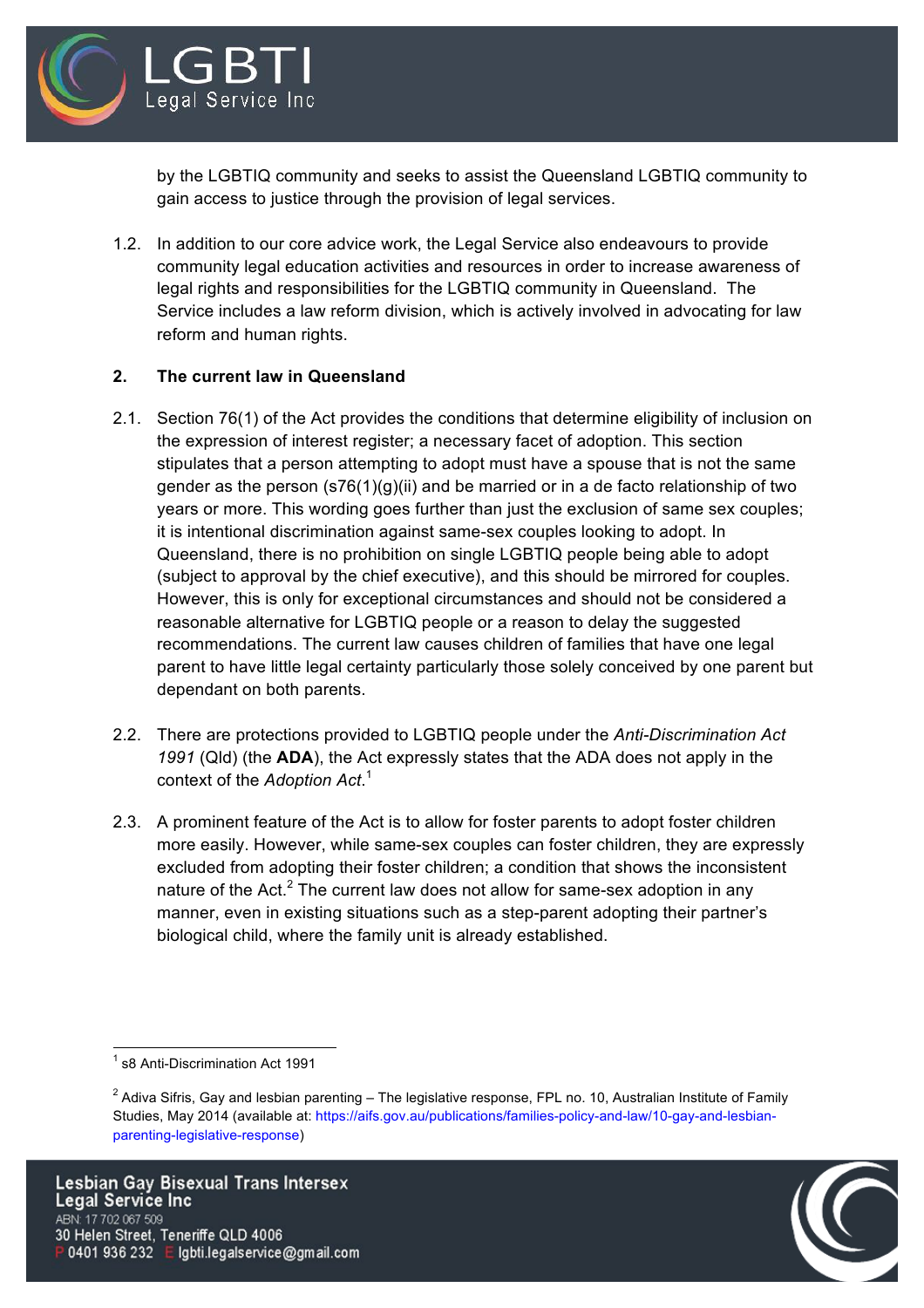

### **3. Adverse impact of the current law**

3.1. The discrimination within this Act negatively impacts a range of different families.<sup>3</sup> Due to the exclusion of same-sex families, families are forced into complicated arrangements in an effort to provide legal certainty for their children. For these family units, for example foster parents, step-parent families and children born through surrogacy, permanent care orders are the closest thing these children have to ensuring relationships to their parents or siblings are recognised. Former State Minister for Child Safety, Phil Reeves, said:

> *Foster carers with children in their care for a long time, often from birth, frequently express a desire to adopt these children. It is only natural that a child in this situation often feels a true part of the family they have lived with long-term.4*

- 3.2. Notwithstanding this recognition, same-sex couples cannot adopt their foster children like their male-female couple counterparts.
- 3.3. A plethora of research, both Australian and from various other countries, clearly demonstrates that children of same-sex relationships are just as well off as children of heterosexual relationships; they are as socially, emotionally and educationally adept as the average child. $5$
- 3.4. There is no logical justification or reasoning to continue discriminating against samesex couples as currently done under the Act. Not only does this adversely affect the LGBTIQ couple involved, it undermines the legal certainty which should be afforded to all families.

### **4. Inconsistency with existing legal frameworks and Australian best practice**

4.1. The current wording in s76(1) of the Act that explicitly allows discrimination against same-sex couples is inconsistent with a number of other Australian jurisdictions. It also fails to follow the mandate set by the Australian Government on non-discrimination relating to inter-country adoption arrangements by same-sex couples.



<sup>&</sup>lt;sup>3</sup> 5.2.4 (e), Same-Sex: Same Entitlements, National Inquiry into Discrimination against People in Same-Sex Relationships, Human Rights and Equal Opportunity Commission, 2007

<sup>&</sup>lt;sup>4</sup> AAP, 'Foster parents set to win adoption rights', Star Observer, 5 May 2014 (available at: http://www.starobserver.com.au/news/local-news/same-sex-couples-included-in- overseas-adoption-agreementfor-the-first-time/122370)

<sup>5</sup> Deborah Dempsey, Same-Sex Parented Families in Australia, CFCA Paper No. 18, Australian Institute of Family Studies, December 2013 (available at: http://www.aifs.gov.au/cfca/pubs/papers/a145197/cfca18.pdf )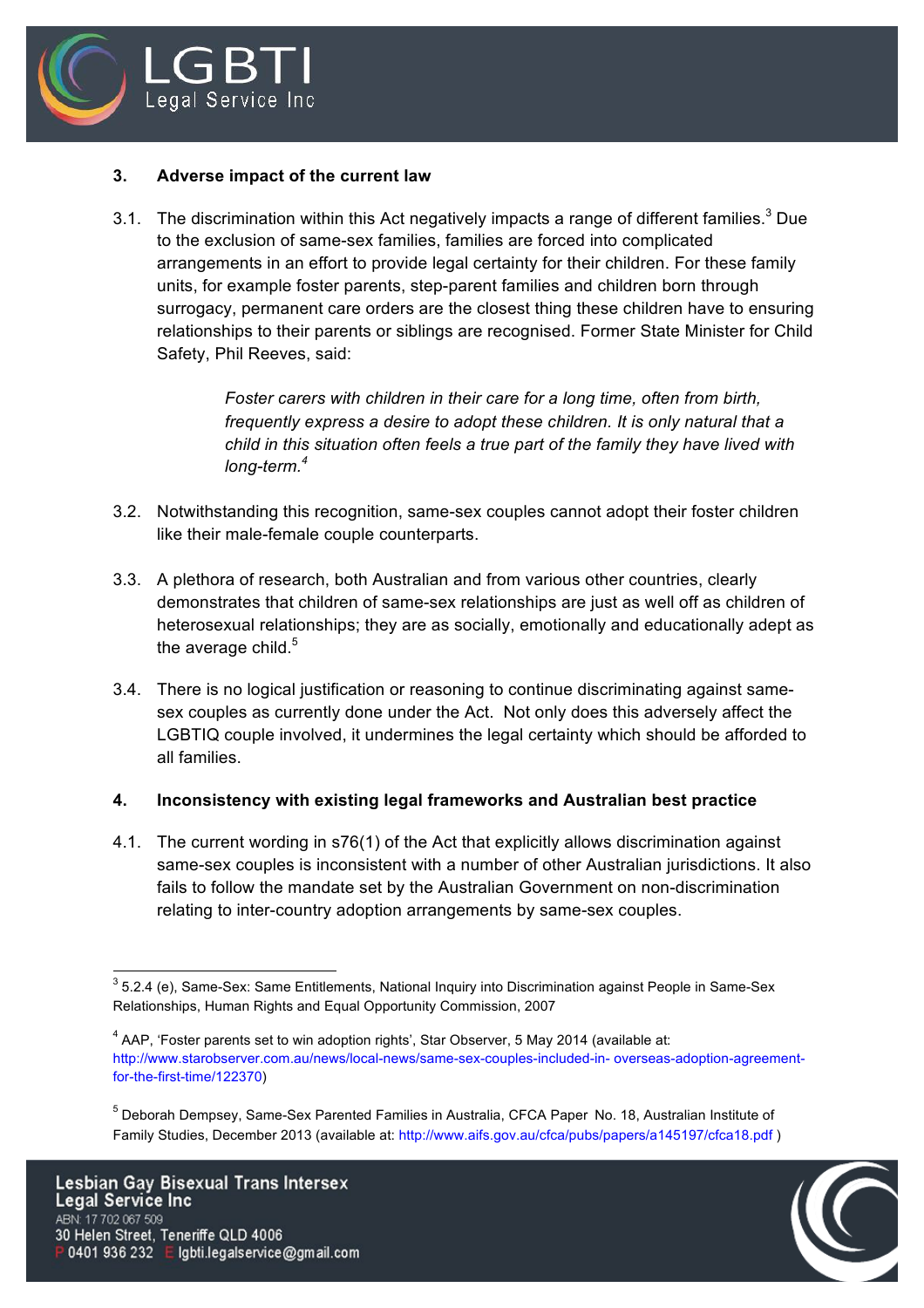

4.2. The Human Rights and Equal Opportunity Commission issued a 'National Inquiry into Discrimination against People in Same-Sex Relationships' in 2007, which recommended amending or creating laws that recognise the relationship between a child and both same-sex parents. Particularly, the report recommended:

> *'Stepparent adoption' laws should more readily consider adoption by a lesbian co-mother or gay co-father. This will require amendments to remove the prohibition on same-sex stepparent adoption in all state and territory laws other than in WA, the ACT and Tasmania.*<sup>6</sup>

The final report went before the Federal Parliament on 21 June 2007; following which NSW and Victoria have implemented legislation allowing for same-sex couple adoption and same-sex step-parent adoption. This places Queensland in the minority of jurisdictions that still allow this discrimination.

# **5. Pathway to reform**

- 5.1. The key amendment necessary to address this issues is to delete sections  $76(1)(g)(ii)$ , 89(7)(b)(5)(A) and 92(1)(h) which refers to the requirement that couples consist of two people of opposite gender.
- 5.2. The Legal Service also recommends that, as far as possible, any references to 'male' and 'female' be replaced with gender neutral language. Similarly, the term 'same-sex' should not be used in drafting (though it is not currently used) due to the possibility of excluding gender diverse, transgender or intersex people.

# **6. Additional issues for consideration**

- 6.1. There are a number of interrelated issues which should be considered alongside the review of the Act, including for example:
	- 6.1.1. amendments to the *Births, Deaths and Marriages Registration Act 2003* (Qld) to allow greater flexibility to couples seeking to register an adoption;
	- 6.1.2. ensuring that couples with children born through surrogacy arrangements are able to adopt their children in a streamlined manner, similar to step-parent adoptions; and
	- 6.1.3. the Act's interaction with the ADA, which should as far as possible be limited to excluding those provisions critically necessary to protect the children's best interest, without allowing discrimination on irrelevant grounds.



<sup>&</sup>lt;sup>6</sup> 5.2.4 (e), Same-Sex: Same Entitlements, National Inquiry into Discrimination against People in Same-Sex Relationships, Human Rights and Equal Opportunity Commission, 2007